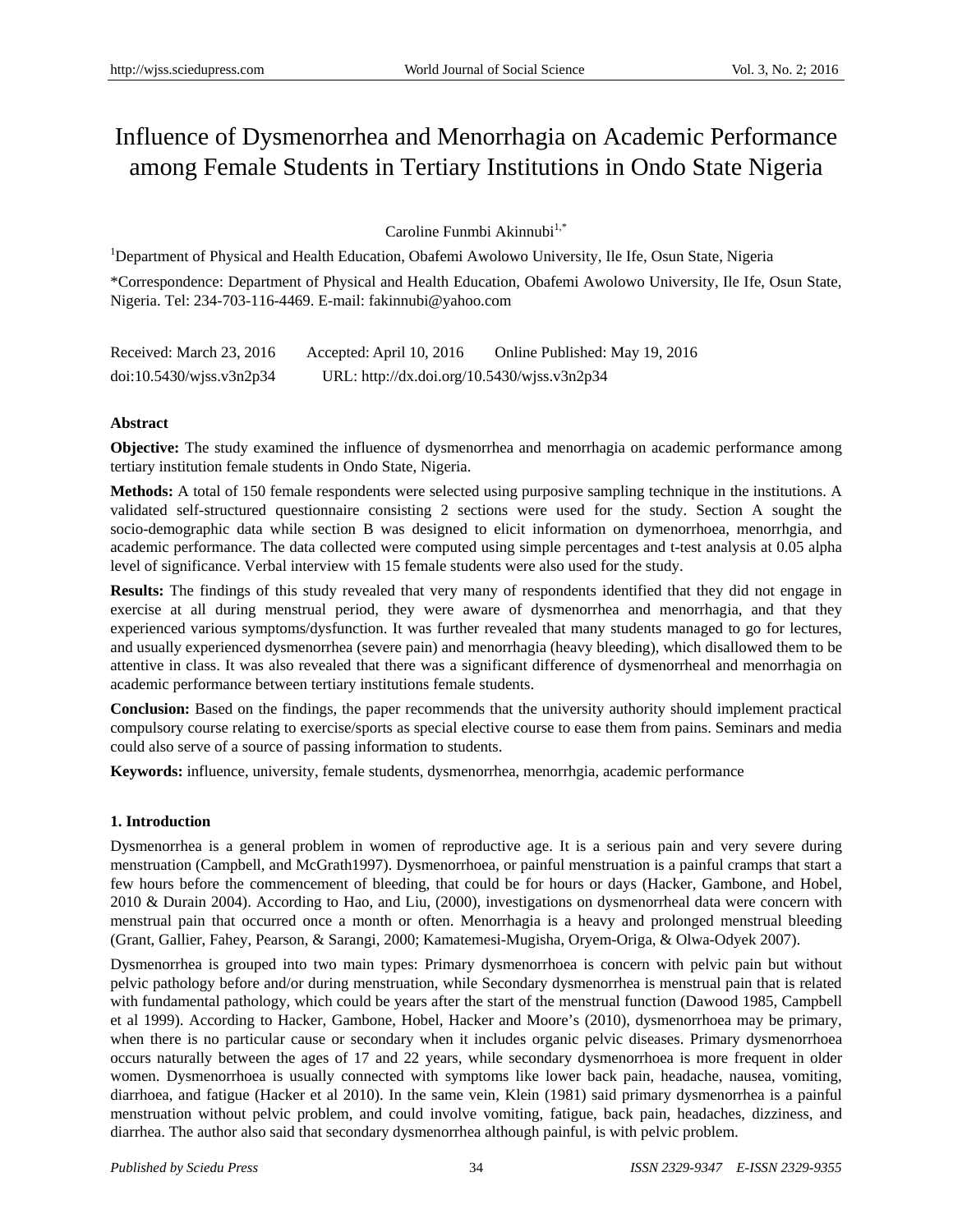According to a study conducted by Titilayo, Banjo,Agunbiade, & Lawani(2009, menorrhagia was significant among female students with dizziness, headache, depression and irritation, whose menstrual abnormal function or uneasiness did call for medical awareness. Menorrhagia was rarely frequent with 21% than dysmenorrhoea with 64% respondents. Menstrual period among women may cause headache, abdominal pain, and may be disturbed from real daily activities (Davis & Westhoff, 2001; Liasu, Orji, & Lawani 2008). According to Campbel et al (1997), and Hillen et al (1999), dysmenorrhea is a common aberration among female adolescents with a regularity of 60% to 93%. Untreated primary dysmenorrhoea starts from school absenteeism to commotion of relationships with family and friends (Wong, and Khoo. 2010, Nwankwo, Aniebue, and Aniebue, 2010, Eryilmaz, Ozdemir, and Pasinlioglu, 2010).

Dysmenorrhea occurred among 56.4% students. It became more severe, when dysmenorrheal became longer. The percentages of students taking medicine during dysmenorrhea were 4.0%, 13.3% and 23.7%, respectively (Hong-Gui Zhou1, Zheng-Wei Yang, Students Group 2010). The prevalence of dysmenorrheal was investigated among university/college students in china, reported 31.5% to 41.9% (Guo, et al 1994 & Zhan, 2003) and from 57.1% to 79.4% (Wang, et al 2008 & Yu et al 2008). In studies conducted by Thomas, Okonofua, and Chiboka, (1990) & Cakir, Mungan, Karakas, Girisken, and Okten, (2007), rate of incidence of dysmenorrhea were common among Nigerian and Turkey university students. Sports according to Cagical (1990) are acclaimed to represent an intergral part of educational programme that contributes to students' welfare as well as students potentials. Darst and Pangrazi, (2006); Pangrazi (2006) contended that sports play many roles, which are beneficial to not only individual but also to groups depending on how it is viewed and what can be achieved. Dysmenorrhea can cause school absenteeism, may have negative effect on academic, and sports activities among many female adolescents (Chantay, Mariam, and Steve, 2000). Dysmenorrhoea and menorrhagia commonly limit daily home regular task, concentration in class and attending school (El-Gilany *et al.*, 2005). In the same vein, Hillen and Grbavac (1999) said that adolescents with dysmenorrhea did report that it had harmful outcome on their academic performance, social and sports activities. According to Titilayo, Banjo, Agunbiade, and Lawani(2009), menorrhagia appeared as the principal factor affecting their daily school activities. In a study conducted by Liliwati, Verna, and Khairani,(2007), the students reported that dysmenorrhoea affected their concentration in class and called for absenteeism, The level of pain correlated completely thereby limiting their school activities.

In a study conducted by Banikarim, Chacko, and Kelder (2000) menstrual pain was significantly associated with school absenteeism and decreased academic performance. Absenteeism from both classes and work by the female students did occur as a result of dysmenorrhea (Dawood 1990). In a study conducted by Alaettin, Unal, Tozun, Arslan, and Calik (2010), there was no statistical significant difference between those with dysmenorrhea and those without dysmenorrhea, It was also reported in a study conducted by Cakir, Mungan, Karakas, Girisken, and Okten (2007), that the prevalence of dysmenorrhea was high with 89.5% among the respondents. There was no appropriate and no sufficient information about menstrual problems among very many of the adolescents (Titilayo et al 2009). According to Hillen et al. (1999), some young women lack the awareness and understanding of helpful treatment of dysmenorrhoea and other related discomforts of menstrual period.

The tertiary institution students may think that the menstrual period and problems are regular monthly activities, but are not aware of the terms dysmenorrheal and menorrhagia or what could be the remedy or intervention, and the appropriate information necessary for this; hence, this study.

## **2. Problem of the Study**

Dysmenorrheal and Menorrhagia have been the common problem of adolescent students which may influence their ability to concentrate in class. Therefore the students' awareness and experience about dysmenorrheal and menorrhagia, how these affect their academic activities and the possible cases of irregularities among them during their menstrual period are not known, hence this study.

## **3. Objectives**

This study specifically examined the students' awareness and experience about dysmenorrheal and menorrhagia as it affects their academic activities and the possible cases of irregularities among them during their menstrual period.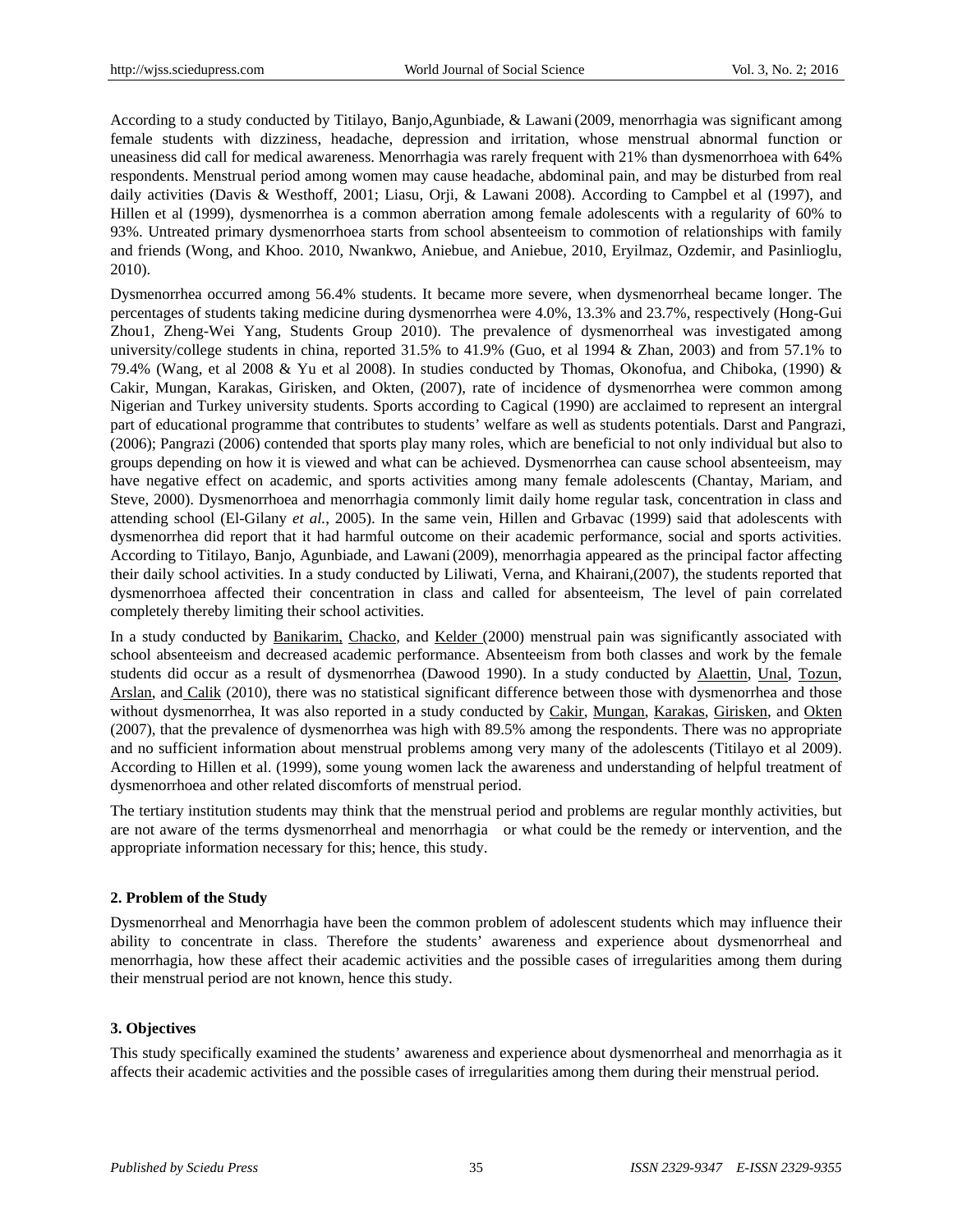#### **4. Research Questions**

- 1) Are you awareness of dysmenorrhea (severe pain) and menorrhgia (heavy bleeding) during menstruation?
- 2) Which of the following Symptoms/dysfunction do you experience during your menstrual period?
- 3) How often do you go to school and stay in class during your menstrual period?
- 4) Do you engage in exercise to ease your menstrual period?

# **5. Research Hypothesis**

1) There is no significantly difference of menorrhagia and dysmenorrhea on academic performance between tertiary institutions female students.

#### **6. Methodology**

#### *6.1 Research design*

Descriptive survey design was adopted for the study so as to explain the situation as it is.

#### *6.2 Participant*

The population of the study comprised of all the female students in tertiary institutions in Ondo State. Adeyemi college of Education and Adekunle Ajasin University female students was selected for the study using convenient random sampling.

#### *6.3 Sampling Procedure*

A total of 85 female respondents from Adekunle Ajasin University and 65 Adeyemi college of Education making a total of 150 students were selected using purposive sampling technique. A total of 16 female students were also interviewed verbally relating to menorrhagia and dysmenorrhea to elicit some vital information for this study.

#### *6.4 Research Instrument*

A validated self-developed structured questionnaire titled "influence of academic performance on dysmenorrhea and menorrhagia of university female students (IAPDM), this contained two sections. Section A of the questionnaire was the demographic aspect such as school, age and denomination. Section B was developed to elicit information on academic performance, dysmenorrheal and menorrhgia. on 'Strongly Agreed, Agreed, Disagreed', Strongly Disagreed' responses. The questionnaire was validated by two research experts for content validity, and was subjected to a test-retest reliability index of 0.85 which was deemed fit for the study. The questionnaire was administered by the researcher with help of the three research assistants on the respondents.

#### *6.5 Data Analysis*

Data collected were analyzed simple percentages and t-test at 0.05 alpha levels.

| <b>Variables</b> | <b>Responses</b> | University female students (85) |                   | students $(65)$  | College of Education female |
|------------------|------------------|---------------------------------|-------------------|------------------|-----------------------------|
|                  |                  | <b>Frequency</b>                | <b>Percentage</b> | <b>Frequency</b> | <b>Percentage</b>           |
| Age              | 19yrs and below  | 12                              | $(8\%)$           | 09               | $(6\%)$                     |
|                  | $20-25$ yrs      | 23                              | $(15.3\%)$        | 25               | (16.7%)                     |
|                  | $26-30$ yrs      | 35                              | (23.3%)           | 19               | (12.7%)                     |
|                  | $31-35$ yrs      | 15                              | $(10\%)$          | 12               | (8%)                        |
| Religion         | Christianity     | 52                              | (34.7%)           | 48               | (32%)                       |
|                  | Islam            | 21                              | (14%)             | 13               | $(8.7\%)$                   |
|                  | Others           | 12                              | $(8\%)$           | 04               | $(2.7\%)$                   |

## **Table 1.** Demographic Characteristics of the respondents (N=150)

The respondents' location was Adekunle Ajasin University Akungba Akoko and Adeyemi college of Education Ondo in Ondo state. The age range was between 19-35years. Very many of the respondents were Christians both in the two tertiary institutions.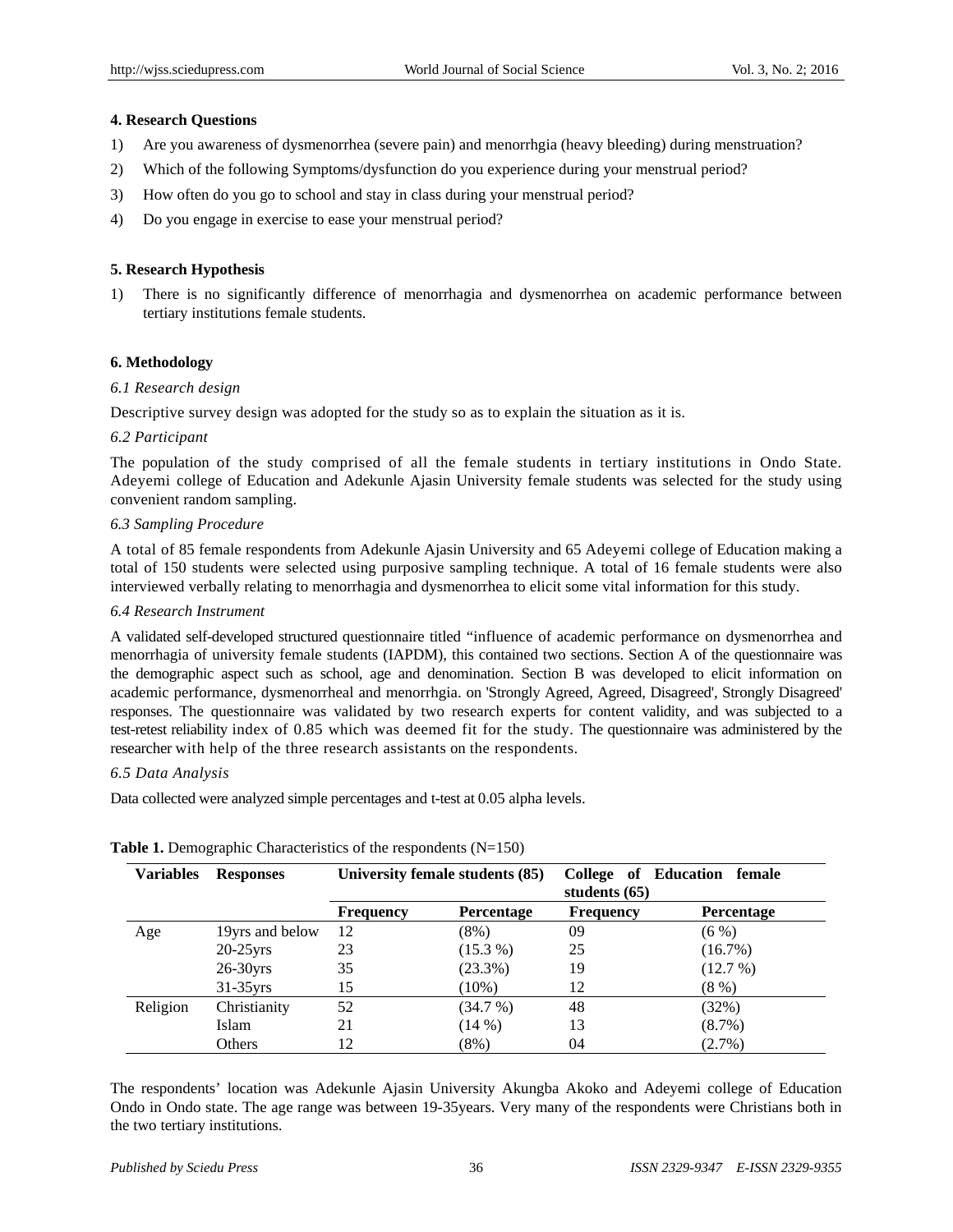| Table 2. Awareness of Dysmenorrhea (Severe Pain) and Menorrhgia (Heavy Bleeding) During Menstruation |  |  |  |
|------------------------------------------------------------------------------------------------------|--|--|--|
|------------------------------------------------------------------------------------------------------|--|--|--|

| S/N | <b>VARIABLES</b>                                    | <b>Strongly</b><br>Agreed $%$ | <b>Agreed</b><br>$\frac{6}{9}$ | <b>Disagreed</b><br>$\frac{6}{9}$ | <b>Strongly</b><br>Disagreed % |
|-----|-----------------------------------------------------|-------------------------------|--------------------------------|-----------------------------------|--------------------------------|
| 1.  | Menorrhagia is a heavy bleeding during menstruation | 80 (53.3%)                    | 35(23.3%)                      | $15(10\%)$                        | 20(13.3%)                      |
| 2.  | Dysmenorrhea is a severe pain during menstruation   | 84(56%)                       | 27(18%)                        | 26(17.3%)                         | 13(8.7%)                       |
| 3.  | Dysmenorrhoea is of two types, Primary and          | 88(58.7%)                     | 28(18.7%)                      | 22(14.7%)                         | 12(8%)                         |
|     | Secondary Dysmenorrhoea                             |                               |                                |                                   |                                |
| 4.  | Primary dysmenorrhea is a painful menstruation      | 72(48%)                       | 42(28%)                        | 18(12%)                           | 18(12%)                        |
|     | without pelvic abnormalities.                       |                               |                                |                                   |                                |
| 5.  | Primary dysmenorrhea may be associated with fatigue | 69(46%)                       | 45(30%)                        | $20(13.3\%)$                      | 16(10.7%)                      |
|     | and dizziness. and diarrhea.                        |                               |                                |                                   |                                |
| 6.  | Primary dysmenorrhea can be associated with back    | 75(50%)                       | 42(28%)                        | $18(12\%)$                        | $15(10\%)$                     |
|     | pain, and abdominal pain.                           |                               |                                |                                   |                                |
| 7.  | Primary dysmenorrhoea is associated with nausea and | 58(38.7%)                     | 35(23.3%)                      | 34(22.7%)                         | 13(8.7%)                       |
|     | vomiting.                                           |                               |                                |                                   |                                |
| 8.  | Primary dysmenorrhea can be associated with         | 58(38.7%)                     | $60(40\%)$                     | 13(8.7%)                          | 19(12.7%)                      |
|     | headaches.                                          |                               |                                |                                   |                                |
| 9.  | Secondary dysmenorrhea is a painful menstruation    | 65(43.3%)                     | 41(27.3%)                      | 23(15.3%)                         | 21(14%)                        |
|     | with pelvic abnormalities.                          |                               |                                |                                   |                                |
| 10. | Secondary dysmenorrhoea is commonly associated      | $60(40\%)$                    | 58(38.7%)                      | 19(12.7%)                         | 13(8.7%)                       |
|     | with systemic symptoms like lower back pain         |                               |                                |                                   |                                |

Table 2 above shows that the respondents strongly agreed and agreed to the following, a total of 80 (53.3%) and 35(23.3%) respondents were aware that menorrhagia is a heavy bleeding during menstruation respectively, while 84(56%) and 27(18%) respondents were aware that dysmenorrhea is a severe pain during menstruation. A total of 72(48%) and 42(28%) respondents were aware that primary dysmenorrhea is a painful menstruation without pelvic abnormalities, while 65(43.3%) and 41(27.3%) respondents were aware that secondary dysmenorrhea is a painful menstruation with pelvic abnormalities. A total of 75 (50%) and 42(28%) respondents were aware that primary dysmenorrhea can be associated with back pain, and abdominal pain, while 60(40%) and 58(38.7%) respondents were aware that secondary dysmenorrhoea is commonly associated with systemic symptoms like lower back pain,

| Table 3. Symptoms/Dysfunction You Experience During Your Menstrual Period |  |  |  |  |  |
|---------------------------------------------------------------------------|--|--|--|--|--|
|---------------------------------------------------------------------------|--|--|--|--|--|

| S/N | <b>Variables</b>                        | <b>Strongly</b><br>Agreed % | Agreed %   | <b>Disagreed</b><br>$\%$ | <b>Strongly</b><br>Disagreed % |
|-----|-----------------------------------------|-----------------------------|------------|--------------------------|--------------------------------|
| 1   | I usually experience dysmenorrhea       | 65(43.3%)                   | 45(30%)    | 24(16%)                  | $16(10.6\%)$                   |
|     | (severe pain) during menstruation       |                             |            |                          |                                |
| 2.  | I usually experience menorrhagia (heavy | 75 (50%)                    | 55 (36.7%) | 22 (14.7%)               | $08(5.3\%)$                    |
|     | bleeding) during menstruation           |                             |            |                          |                                |
| 3.  | I do experience diarrhea.               | $10(6.7\%)$                 | $18(12\%)$ | 74(49.3%)                | 48(32%)                        |
| 4.  | I do experience headaches.              | $20(13.3\%)$                | 68(45.3%)  | 18(12%)                  | 49(32.7%)                      |
| 5.  | I do experience nausea and vomiting     | 52(34.7%)                   | 26(17.3%)  | 55(36.7%)                | $22(^{4.7\%})$                 |
| 6.  | I do experience painful pelvic          | 56(37.3%)                   | 28(18.7%)  | 48(32%)                  | $18(12\%)$                     |
|     | abnormalities.                          |                             |            |                          |                                |
| 7.  | I do experience back pain, and          | 69(46%)                     | 23(15.3%)  | 10(6.7%)                 | 48(32%)                        |
|     | abdominal pain                          |                             |            |                          |                                |
| 8.  | I do experience fatigue and dizziness,  | 50 (33.3%)                  | 30(20%)    | 45 (30%)                 | 25(16.7%)                      |
| 9.  | I do experience lower back pain         | 46(30.7%)                   | 35 (23.3%) | 32(21.3%)                | 38(25.3%)                      |

Table 3 above shows that 65(43.3%) and 45(30%) respondents strongly agreed and agreed that they usually experienced dysmenorrhea (severe pain) during menstruation respectively, while 75 (50%) and 55 (36.7%) respondents strongly agreed and agreed that they usually experience menorrhagia (heavy bleeding) during menstruation respectively. A total of 56(37.3%) respondents strongly agreed and 28(18.7%) respondents agreed that they experienced painful pelvic abnormalities, while 69(46%) respondents strongly agreed and 23(15.3%)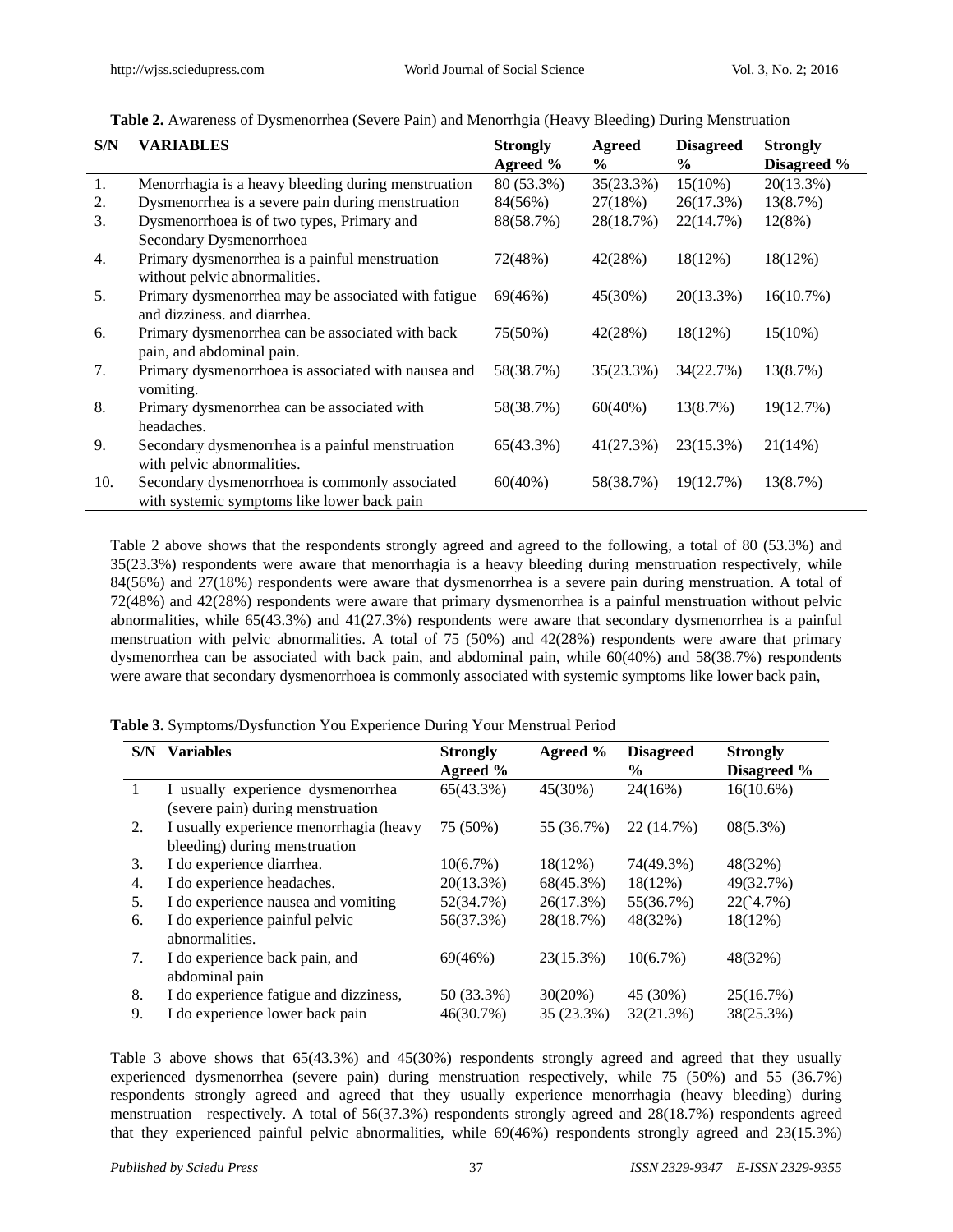respondents agreed that they experienced back pain and abdominal pain. A total of 46(30.7%) respondents strongly agreed and 35 (23.3%) respondents agreed that they experienced lower back pain.

**Table 4.** Frequency of Staying in the Campus and the Lecture Room during Your Menstrual Period

| S/N | <b>Variables</b>                                          | <b>Strongly</b> | Agreed      | <b>Disagreed</b> | <b>Strongly</b>  |
|-----|-----------------------------------------------------------|-----------------|-------------|------------------|------------------|
|     |                                                           | Agreed          |             |                  | <b>Disagreed</b> |
| 1.  | I manage to go for lectures throughout my menstrual       | 94(62.7%)       | 33 (22%)    | 12(8%)           | $11(7.3\%)$      |
|     | period                                                    |                 |             |                  |                  |
| 2.  | I go to the campus for the first and the last day of my   | 07(4.7%)        | $08(5.3\%)$ | 62(41.3%)        | 51(34%)          |
|     | menstrual period, because of pains and heavy bleeding     |                 |             |                  |                  |
|     | occasionally                                              |                 |             |                  |                  |
| 3.  | I do stay in my room for the period of my menstruation    | 19(12.7%)       | 10(6.7%)    | 51(34%)          | 70(46.7%)        |
|     | occasionally                                              |                 |             |                  |                  |
| 4.  | I do not go to the campus during my menstruation due      | $11(7.3\%)$     | 09(6%)      | 52(34.7%)        | 53(35.3%)        |
|     | to dysmenorrheal occasionally                             |                 |             |                  |                  |
| 5.  | I do not go to the campus during my menstruation due      | 10(6.7%)        | $08(5.3\%)$ | 61(40.7%)        | 47(31.3%)        |
|     | to Menorrhagia occasionally                               |                 |             |                  |                  |
| 6.  | I do not usually concentrate in the lecture room/ theatre | 54(36%)         | 24(16%)     | 53(35.3%)        | 19(12.7%)        |
| 7.  | I do sleep through the hours of lecture occasionally      | 15 (10%)        | 17(11.3%)   | $60(40\%)$       | 58(38.7%)        |

From table 4 above, it was observed that  $94(62.7%)$  and 33 (22%)respondents strongly agreed and agreed that they managed to go for lectures throughout their menstrual period respectively, while 19 (12.7%)and 08(5.3%) respondents strongly agreed and agreed that they did stay in their room for the period of their menstruation occasionally respectively. A total of  $11(7.3\%)$  respondents strongly agreed and  $09(6\%)$  respondents agreed that they did not go to the campus during their menstruation due to dysmenorrheal occasionally, while 54(36%) respondents strongly agreed and 24(16%) respondents agreed that they did not usually concentrate in the lecture room/ theatre. As regards sleeping through the hours of lecture occasionally, a total of 15 (10%) respondents strongly agreed and 17 (11.3%) respondents agreed. The above implied that very many of the respondents managed to go for lectures throughout my menstrual period despite the fact that they usually not concentrate in the lecture room/ theatre, but very few of the respondents said that they did not go to the campus during my menstruation due to dysmenorrheal and Menorrhagia occasionally

| S/N | <b>VARIABLES</b>                                              | Strongly<br>Agreed | Agreed      | Disagreed | Strongly<br>Disagreed |
|-----|---------------------------------------------------------------|--------------------|-------------|-----------|-----------------------|
|     | during menstrual<br>engage in exercise every day<br>period    | $10(6.7\%)$        | $08(5.3\%)$ | 62(41.3%) | 70(46.7%)             |
| 2.  | I rarely engage in exercise during menstrual period           | $10(6.7\%)$        | $18(12\%)$  | 54(36%)   | 68(45.3%)             |
|     | I do not engage in exercise at all during menstrual<br>period | $50(33.3\%)$       | 56(37.3%)   | 34(22.7%) | $10(6.7\%)$           |
| -4. | Exercise is the remedy for menstrual pains                    | 12(8%)             | 24(16%)     | 68(45.3%) | 46(30.7%)             |

**Table 5.** Engaging in Exercise to Ease Your Menstrual Period

Table 4 above indicated that 10(6.7%) respondents strongly agreed and 08 (5.3%) respondents agreed that they engaged in exercise every day during menstrual period, a total of 10(6.7%) respondents strongly agreed and 18(12%) respondents agreed that they rarely engage in exercise during menstrual period while a total of 50(33.3%) respondents strongly agreed and 56(37.3%) respondents agreed that they did not engage in exercise at all during menstrual period. As regards the statement that exercise is the remedy for menstrual pains, a total of 12(8%) respondents strongly agreed and 24(16%) respondents agreed. The above statement connotes that very many of the respondents did not engage in exercise during menstrual period, but managed to go for lectures despite the fact that they did not concentrate in the lecture room.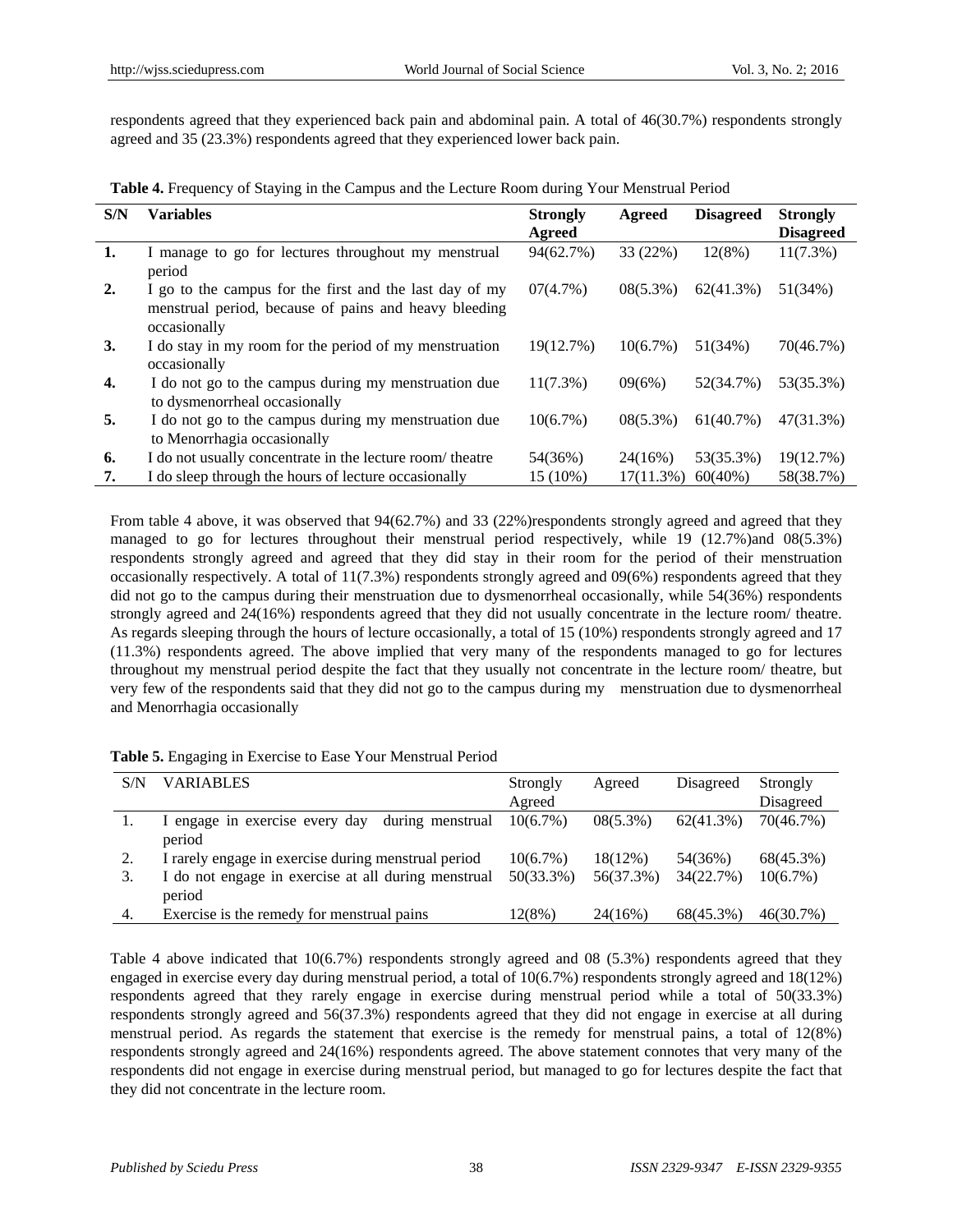# **Test of Hypothesis**

# **(1) Research Hypothesis 1: There is no significantly difference of menorrhagia and dysmenorrhea on academic performance between tertiary institutions female students.**

**Table 6.** T-Test and Percentage Distribution of Significant Difference of Menorrhagia and Dysmenorrhea on Academic Performance between Tertiary Institutions Female Students

| Variables                            | No. | Mean | sd    | t-value | df | Decision |
|--------------------------------------|-----|------|-------|---------|----|----------|
| College of Education female students | 65  | 3.59 | 0.498 | 0.232   |    |          |
| University female students           |     |      | 0.604 |         |    |          |

P<0.05

Table 5 showed t-test analysis of responses of College of Education female students and University female students on the incidence of dysmenorrheal and menorrhagia. To test if the difference observed in the number of university female students by location were statistically significant; t-test analysis was used. The data analysis showed that the t-test value is 0.232, is less than (<) 1.06 at 0.05 level of significant. Based on this result, the null hypothesis which stated that there is no significant difference of menorrhagia and dysmenorrhea on academic performance between tertiary institutions female students was accepted. Hence, there was no significant difference of menorrhagia and dysmenorrhea on academic performance between tertiary institutions female students.

## **7. Discussion**

One of the results of this study revealed that very many female students were aware of dysmenorrhea (severe pain) and menorrhgia (heavy bleeding) during menstruation and related problems. This is contrary to the finding of Hillen et al. (1999), that some young women lack the awareness and understanding of helpful treatment of dysmenorrhoea and other related discomforts of menstrual period, Titilayo et al (2009) that there was no appropriate and no sufficient information about menstrual problems among very many adolescents.

Many of the respondents usually experience dysmenorrhea (severe pain) and menorrhgia (heavy bleeding) during menstruation. This is related to the findings of Campbel et al (1997), It is a serious pain and very severe during menstruation, Hillen et al (1999) which revealed that dysmenorrhea is the most common gynecologic disorder among female adolescents with a prevalence of 60% to 93%, and Cakir, Mungan, Karakas, Girisken, and Okten (2007), which reported in a study conducted that the prevalence of dysmenorrhea among the respondents was high with 89.5%.

Many of the respondents 78 (52%) said that they did not usually concentrate in the lecture room/ theatre, This compliments the earlier researchers El-Gilany et al., (2005) which stated that Dysmenorrhoea and menorrhagia commonly limit concentration in class. While 127 (84.7%) respondents reported that they managed to go for lectures throughout my menstrual period. This is not in line with the earlier researchers El-Gilany et al., (2005) which stated that Dysmenorrhoea and menorrhagia commonly limit daily home regular task, and attending school.

Another result of the finding indicated that very many of the respondents said that exercise is not the remedy for menstrual pains. This is in line with the findings of the study conducted by Liliwati, Verna, and Khairani,(2007), which stated that the students reported that dysmenorrhoea affected their concentration in class and participation in sports activities and Chantay, Mariam, and Steve(2000), which stated that dysmenorrhea is associated with a negative impact on sports activities of many female adolescents, From the result of the study, it showed that these respondents may be ignorant as regards menstrual disorders.

Reference to results of the verbal interview with 15 female students on dysmenorrhea and menorrhagia, only 12 students said they were usually not comfortable with pain and heavy bleeding during their menstrual period. These did restrain one from being active in academic performance. Five out of the 12 students said they sometimes stayed away campus due to severe pain and heavy bleeding. As regards exercise, only 3 out of the 15 female students said they engaged in exercise frequently, this aided them to have very mild pain during their menstrual period. This is contrary to Chantay, Mariam, and Steve (2000), that dysmenorrhea can cause school absenteeism, and may possibly result to negative effect on academic, and sports activities among many female adolescents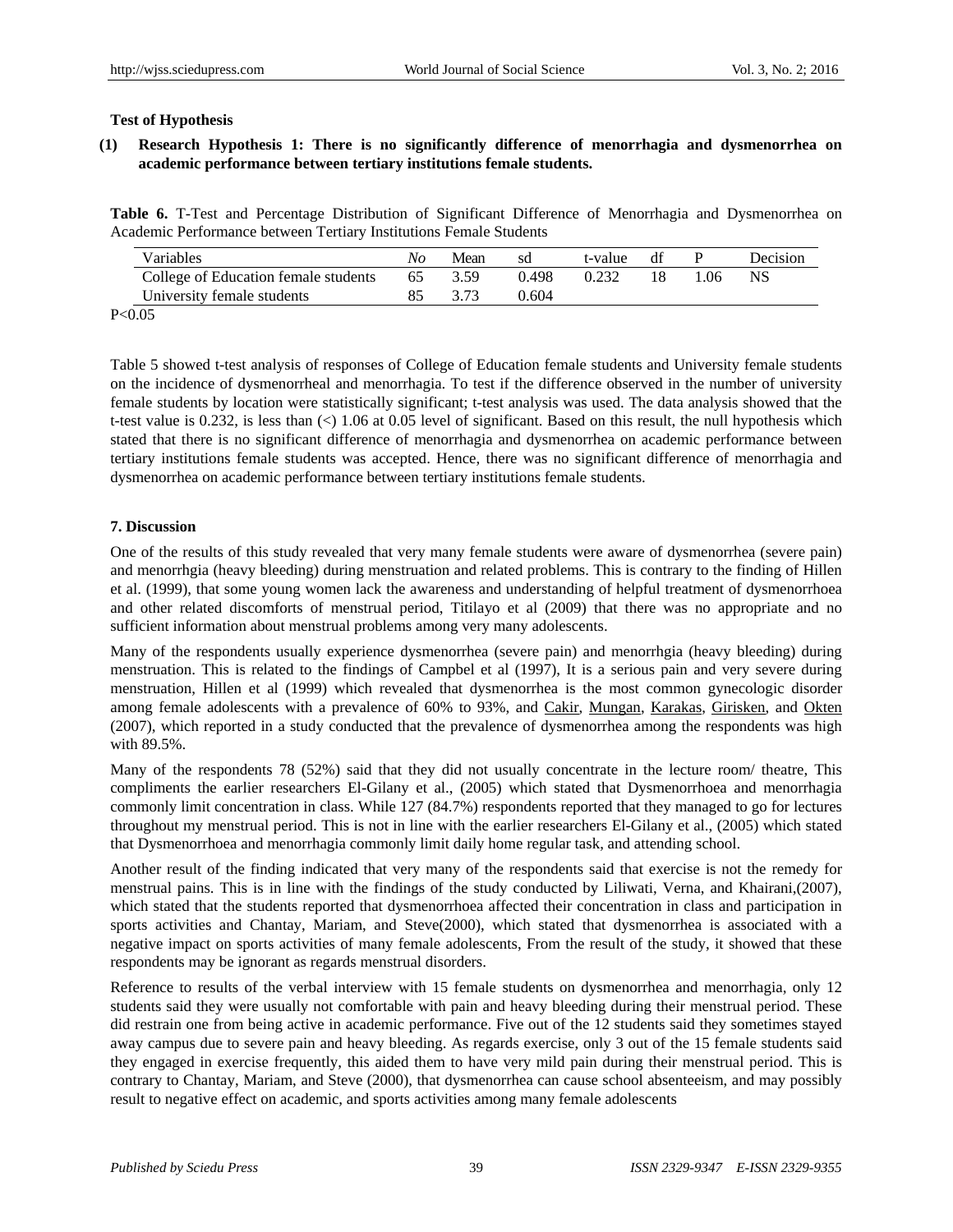#### **8. Conclusion**

Based on the findings of the study, the following conclusions were made:

Many of the respondents were aware of dysmenorrhea and menorrhagia, experienced various symptoms/dysfunction during their menstrual period, agreed that dysmenorrheal and menorrhagia disallowed them to be attentive in class, while some respondents agreed that they usually stay away from lectures due to dysmenonrrhea.

Very many students managed to go to lectures throughout their menstrual period, usually experienced dysmenorrhea (severe pain) and menorrhagia (heavy bleeding) during menstruation, did not engage in exercise at all during menstrual period. It was further revealed that there was a significant difference of dysmenorrheal and menorrhagia on academic performance between tertiary institutions female students.

#### **9. Recommendation**

The following recommendations were made for this study:

Tertiary institution female students should be made to understand that sports can help ease dysmenorrheal and menorrhagia through the authority.

The Tertiary institution authority should implement compulsory course of practical into university curriculum relating to exercise/sports as compulsory special elective for all female students

Engaging in physical exercise programme as an outcome of Physical fitness could be disseminated to students through the mass media (television, newspaper and radio), posters and magazine e.t.c. by the 3tiers of government

Seminars could be used to disseminate information to students by the Tertiary institution authority.

#### **References**

- Alaettin Unsal, Unal Ayranci, Mustafa Tozun, Gul Arslan, & Elif Calik. (2010). Prevalence of dysmenorrhea and its effect on quality of life among a group of female university students Ups. *Journal of Medical Science*, *115*(2), 138–145. http://dx.doi.org/10.3109/03009730903457218
- Banikarim C., Chacko MR., & Kelder SH. (2000). Prevalence and impact of dysmenorrhea on Hispanic female adolescents. *Archives of Pediatrics and Adolescent Medicine. Dec., 154*(12), 1226-9. http://dx.doi.org/10.1001/archpedi.154.12.1226

Cagical, J.M. (1990). Sports and Education. *The International Bulletin of Physical Education, 60*(2), 7-16.

- Cakir, M., Mungan, I., Karakas, T., Girisken, I., & Okten, A. (2007). Menstrual pattern and common menstrual disorders among university students in Turkey. *Pediatrics International*, *49*, 938-942. http://dx.doi.org/10.1111/j.1442-200X.2007.02489.x
- Campbell M. A., & McGrath P J. (1999). Non-pharmacologic strategies used by adolescents for the management of menstrual discomfort. *Clin J Pain., 15*, 313–20. http://dx.doi.org/10.1097/00002508-199912000-00008
- Campbell M. A., & McGrath P J. (1997). Use of medication by adolescents for the management of menstrual discomfort. *Archives of Pediatric Adolescent Medicine. 151*(9), 905-912. http://dx.doi.org/10.1001/archpedi.1997.02170460043007
- Chantay Banikarim, Mariam R. Chacko & Steve H. Kelder. (2000). Prevalence and Impact of Dysmenorrhea on Hispanic Female Adolescents FREE *Archives of Pediatrics of Adolescent Medicine*, *154*(12), 1226-1229. http://dx.doi.org/10.1001/archpedi.154.12.1226
- Darst, P. W., & Pangrazi, R. P. (2006). *Dynamic physical education for secondary School students* (5<sup>th</sup> ed.). San Francisco: Pearson Benjamin Cummings.
- Davis, A.R., & Westhoff, C.L. (2001). Primary dysmenorrheal in adolescent girls and treatment with oral contraceptive. *Journal of Pediatric and Adolescent Gynecology, 14*, 3-8. http://dx.doi.org/10.1016/S1083-3188(00)00076-0

Dawood, M.Y. (1985). Dysmenorrhoea. *Journal of Reproductive Medicine*, *30*, 154-167.

Durain D. (2004). Primary Dysmenorrhea: Assessment and Management Update. *Journal of Midwifery of women in Health, 49*, 520-8. http://dx.doi.org/10.1016/S1526-9523(04)00390-3